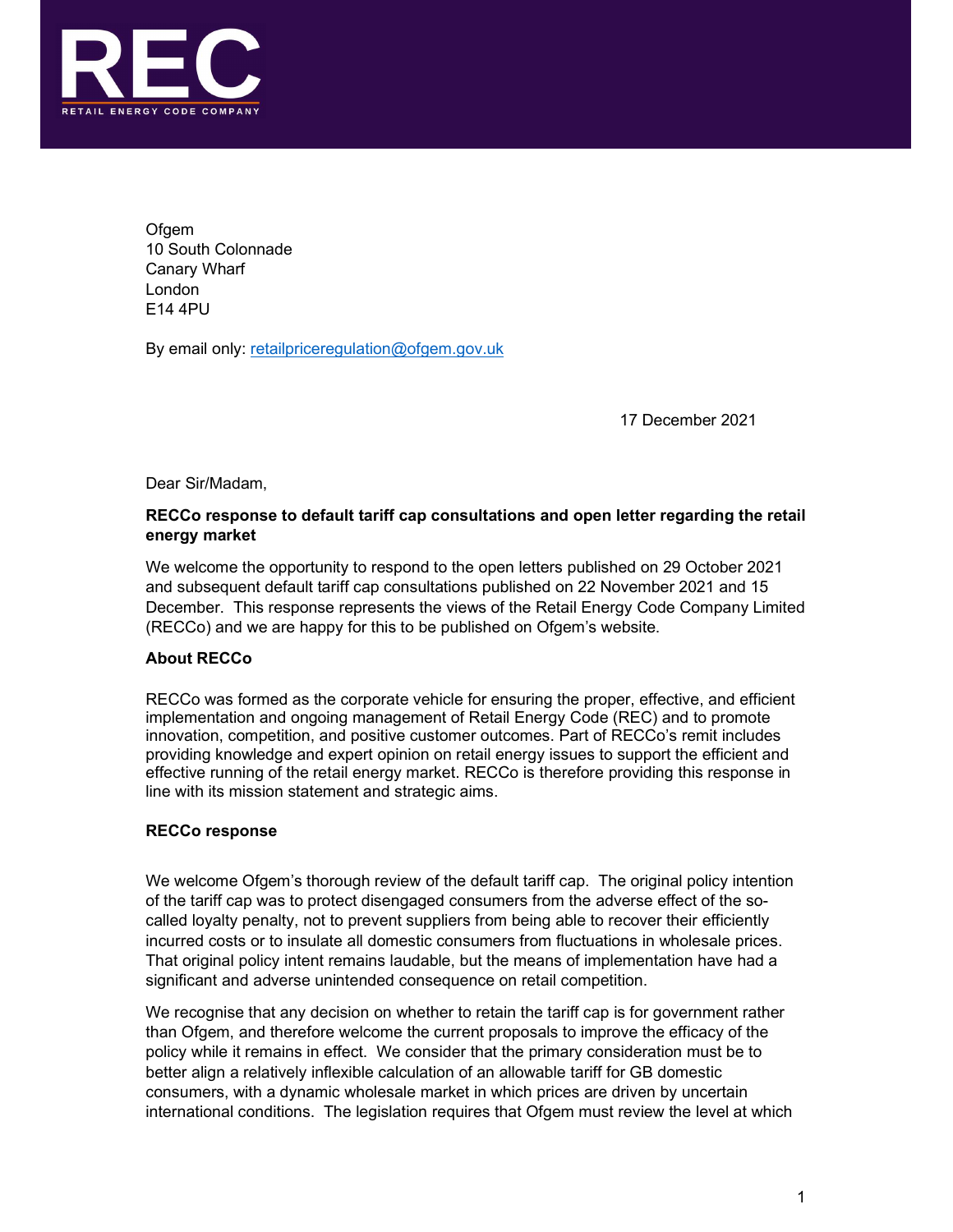

the cap is set at least once every six months, though that has become the default cadence. We consider that this should be addressed, better enabling rapid market developments to be taken into account.

The prohibitions on domestic suppliers being able to determine their own cost-reflective charges or to reduce their liabilities through effective portfolio management have resulted in many energy suppliers leaving the market in recent months. Those which remain will be operating at a significant loss while wholesale prices remain far above the levels assumed in the prevailing tariff cap. Whilst several of the proposals are welcome insofar as they recognise changes in the suppliers' cost base, they are all relatively small sums as compared to the differential between assumed and actual wholesale costs.

Although it is widely expected that there will be a further significant rise to the tariff cap effective 1 April 2022, it is not certain that the revised allowance will exceed wholesale prices at that time, especially given the time lag in its calculation. Even if the tariff cap revision allows for a positive margin at that point, domestic energy consumption in the subsequent six-month period will likely be a fraction of the levels of this winter. It may therefore take a prolonged period for suppliers to recoup their current losses.

However, it should also be assumed that if wholesale prices do fall, there will be pressure on suppliers to quickly reduce actual tariffs. Such a reduction may either be mandated by Ofgem, or simply the return of normal market forces, particularly pressure from new entrants who may not have been exposed to current operating losses<sup>1</sup>. This strategy could also be possible for those suppliers with sufficient access to finance to simply write-off the operating losses from this winter period to gain market share. We would therefore welcome clarity on whether there will be an allowance in future tariff cap periods to offset current losses, to the extent that those losses exceed levels which could have been negated by a prudently hedged position. This may be similar to the allowance made for the additional and unforeseeable levels of bad-debt arising due to Covid-19.

We also consider that the default tariff cap must give appropriate recognition to the full range of non-discretionary costs that suppliers face. We consider that it is anomalous that suppliers' contributions to the cost of operating industry codes such as the REC, which is a licence condition, are not recognised and allowed for under the cap. Although these costs are relatively small as compared to many of the allowable items, they are not insignificant.

Currently, the differing treatment of costs may create an incentive for otherwise inappropriate bundling – i.e. recovering costs as part of an existing charge allowed for under the tariff cap rather than as a discrete charge. This may lead to an erosion of transparency, and even a sub-optimal delivery of services if certainty of cost-recovery is prioritised over most effective means of delivery.

We also consider that this would be relatively simply to address, as RECCo's costs will form part of a budget forecast early in the New Year and could be easily factored into the default tariff cap calculations for April 2022. The same should apply to other code bodies. This 1

<sup>&</sup>lt;sup>1</sup> Although Ofgem has announced a short moratorium on new licence applications, many of those which have been issued historically and not revoked due to dormancy could be readily acquired.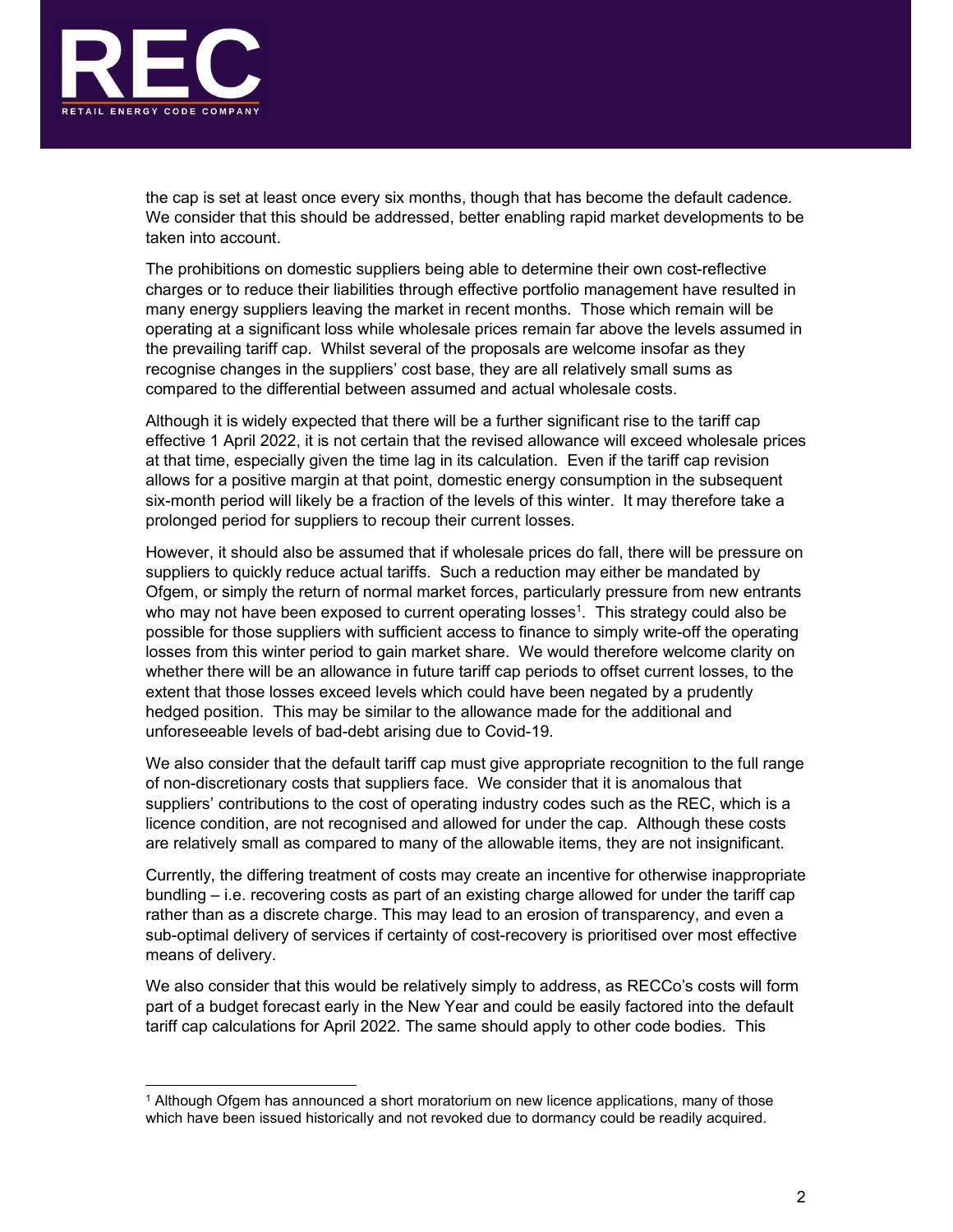

issue will become increasingly important if industry programmes are to be delivered through code bodies rather than centrally by Ofgem or price-controlled licensees.

Further comments:

- Stimulating and encouraging innovation is vital to help unlock the transition to a lowcarbon economy; policy development, including moves towards prudent regulation and the design of the tariff cap must be balanced against the avoidance of undue barriers to entry and the beneficial disruption it brings.
- Consumers inevitably bear all costs, whether directly or indirectly through mutualisation, so it is also important that any changes such as requiring suppliers to strengthen balance sheets must be weighed against the cost to the consumer of doing so.
- The default tariff cap should be critically analysed, and success criteria developed to ensure that it delivers net benefits to consumers. Although any decision to remove the default tariff cap is for government rather than Ofgem, it was originally intended to be a temporary measure to protect disengaged and/or loyal consumers of the traditional incumbents, not to act as a buffer to stabilise prices. If the default tariff cap is now to be maintained for that latter purpose, as some recent commentary might suggest, then its efficacy for that purpose should also be assessed, and consideration given to the conditions for its removal and/or what comes next, given this change in emphasis.
- As part of developing wider potential reform of the retail market, it is important that both the customer journey and suppliers' experiences are analysed and considered where possible. We consider that some of the systemic problems that have been encountered recently may remain even if there is a move to a prudential regulatory regime, as has been proposed. For example, whilst it will remain important to safeguard against cherry-picking, the licence obligations which prevent a supplier from effectively managing their pace of growth or from reducing their portfolio if necessary, may continue to inhibit their ability to act prudently and in a cost-efficient manner.
- We welcome the recent proposals to introduce additional reporting at certain milestones, although it is not currently clear what actions may be required of the supplier upon reaching or exceeding each of those milestones. For instance, whilst it may be reasonable to expect the strength of suppliers' balance sheets to grow commensurate with their customer base, growth does not always unlock additional finance. Simply proscribing new customer registrations may limit liabilities but not immediately address the risk to existing customers and may at the same time deter further investment. An alternative may be a mechanism which enables the supplier to bring the portfolio back within any stress-test criteria that may be set by Ofgem. Whilst we note that the government has appropriately paused development of opt-in and opt-out switching<sup>2</sup>, such a mechanism may prove to be a useful option if targeted at suppliers which need to revert to sustainable portfolio numbers.<br><br>2 See: https://guestions-statements.parliament.uk/written-statements/detail/2021-

See: https://questions-statements.parliament.uk/written-statements/detail/2021-12-15/hcws497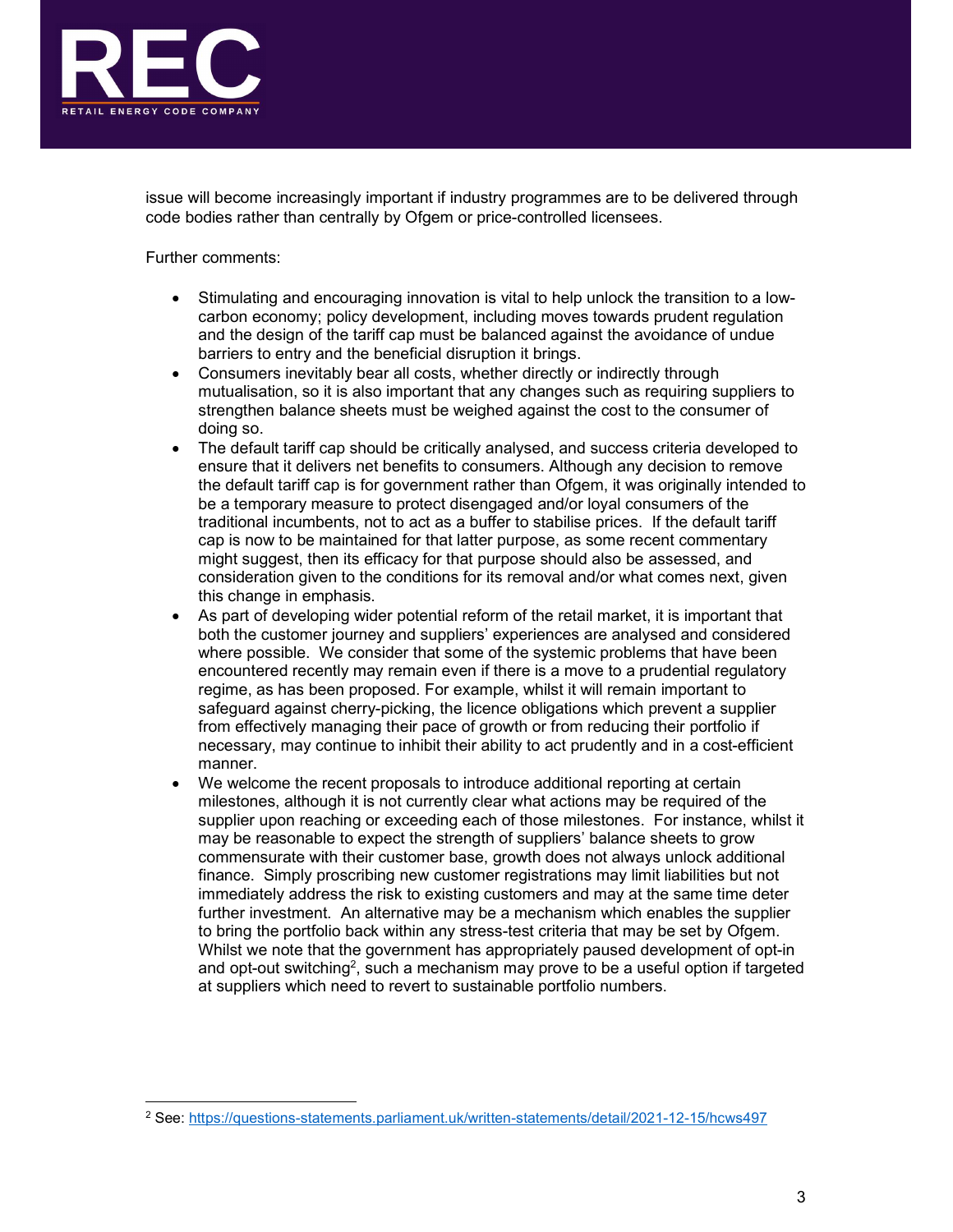

## Consultation on the potential impact of increased wholesale volatility on default tariff cap

The significant increases in wholesale prices in recent months demonstrates that the indexed value of the wholesale risk allowance is a vital component of the tariff cap. Without being able to quickly recover the costs, wholesale price volatility can be extremely detrimental to suppliers. As we have seen, this can result in insolvency, which is felt throughout the industry, particularly due to the mutualisation of cost arising from the Supplier of Last Resort (SoLR) process, or to cover any shortfalls in renewable obligation liabilities.

It is vital to ensure the wholesale variables are accurate and reflect up-to-date prices. The currently lengthy time lag before wholesale price movements is reflected in the default tariff cap must be addressed.

We welcome the proposal for the ability to change the tariff cap within the 6-month window but are concerned that this is unlikely to go far enough. We therefore welcome the wider further consultation on the general design of the tariff cap. Increased frequency of reviews is fundamental to a more effective tariff cap and as a minimum this should be undertaken at least quarterly. We would also encourage Ofgem to include other short-term options that can be utilised as necessary, such as a monthly update cycle, or clear tolerance thresholds which if exceeded may prompt an ad hoc update (rather than necessarily an exceptional and unforeseeable change in circumstances). This latter option may be an effective alternative to increasing the margin of uncertainty to a higher rate than the current 1%, which will have the effect of increasing cost regardless of the extent of prevailing uncertainty.

### Consultation on the process for updating the default tariff cap methodology and setting maximum charges

As indicated above, RECCo welcomes the proposal for the ability to change the default tariff cap within the 6-month window. We consider that the default tariff cap should in any case be revised more regularly, at least quarterly, and/or provide for a dynamic variable of wholesale costs to replace the relatively static calculation, which may be up to eight months out of date. However, it is unlikely to go far enough given the day-to-day changes in the wholesale market prices. To balance this, Ofgem should also consider interim revisions when prevailing costs are known to fall outside reasonable tolerances for its assumptions, rather than simply as an option under exceptional circumstances set out in the proposal. Transparency of such tolerances would provide greater clarity of when interim revisions may arise, negating the uncertainty that might otherwise exist while Ofgem deliberates whether an exceptional circumstance has arisen and what to do about it.

### Consultation on the true up process for COVID-19 costs

RECCo supports the approach to this process, in particular requesting data via Requests for Information from suppliers to understand the actual costs faced. However, as the default tariff cap will apply to all domestic suppliers, the inclusion of these covid-relief costs could further extend the margin by which any new entrant who did not face these historic costs may be able to place incumbents at a competitive disadvantage.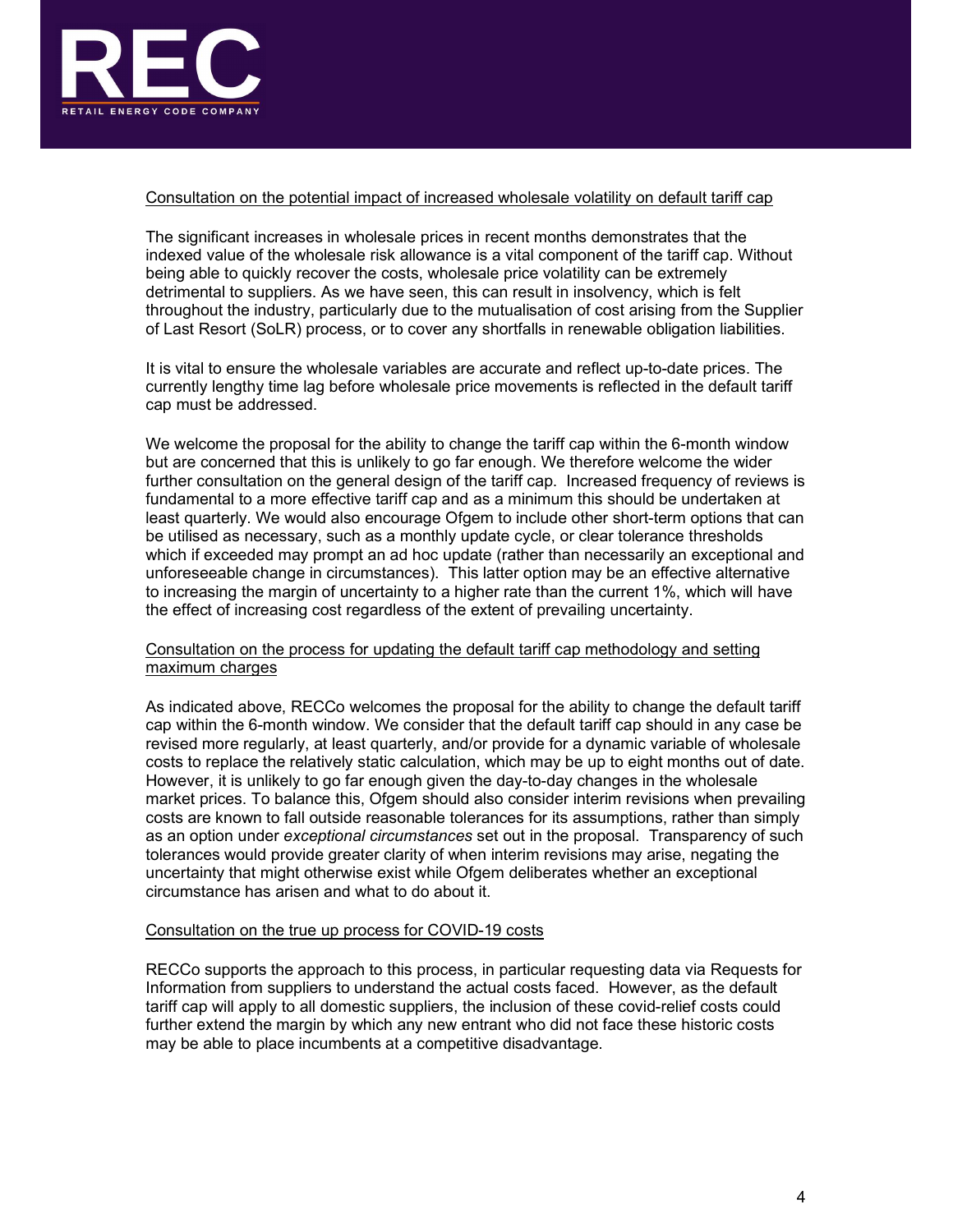

# Consultation on reflecting (prepayment) End User Categories in the default tariff cap

We support this change. It will more accurately reflect the cost of serving a pre-payment metered consumer, whose profile of consumption will differ to that of a credit consumer, as recognised through the (re)introduction of a PPM EUC.3

## Consultation on Energy Company Obligation (ECO) scheme allowance methodology in the default tariff cap

We support the proposal of using the latest available information to build ECO into the upcoming tariff cap. Although these are contingent upon the passage of associated legislation, we consider that the policy of allowing for a truing up of costs in the following cap period is pragmatic and likely to result in allowances that are more accurate than if Ofgem omitted these costs pending the legislation being passed. We also note that the government proposes to amend the exemptions for the ECO such that the obligations will apply to smaller suppliers, albeit potentially through a buy-back scheme. We agree that the design of both the ECO scheme and the default tariff cap should seek to achieve a level playing field and not add to market distortions.

# Consultation on the Warm Home Discount scheme allowance methodology in the default tariff cap

We agree that it will be appropriate for the cost to suppliers of the Warm Home Discount to be allowed, and on the basis of the best available information from BEIS rather than necessarily waiting for those costs to determined. As with the ECO, we understand these allowances are contingent upon government decisions yet to be made, but including them within the tariff cap from April 2022 will ensure that suppliers are able to finance those obligations, and could be adjusted in subsequent periods if necessary.

### Consultation on reflecting change to gas SoLR levy costs in the default tariff cap

We agree that targeting SoLR levy costs upon the market sector in which they originate may be appropriate insofar as that leads to more cost-reflective charges. Whilst it may not be ideal for those costs to be bundled with gas distribution network charges, given the current constraints of the tariff cap arrangements and absence of a readily available alternative, we consider that recovery of SoLR costs through an uplift to the recognised and allowed for network charges offers a pragmatic way forward. We consider that alternative and potentially better targeted solutions may appropriately be considered as part of a wider review in due course.

# Open letters

We note that Ofgem has recently announced changes to the process by which it will determine claims for costs by the appointed supplier under the SoLR process. We consider that the streamlining of Ofgem's internal procedures is appropriate. This may go some way to mitigate the cash flow implications of a supplier being appointed a SoLR, particularly

 $^3$  A PPM EUC profile was first introduced as part of UNC451AV: 'Individual settlement for prepayment and smart meters'